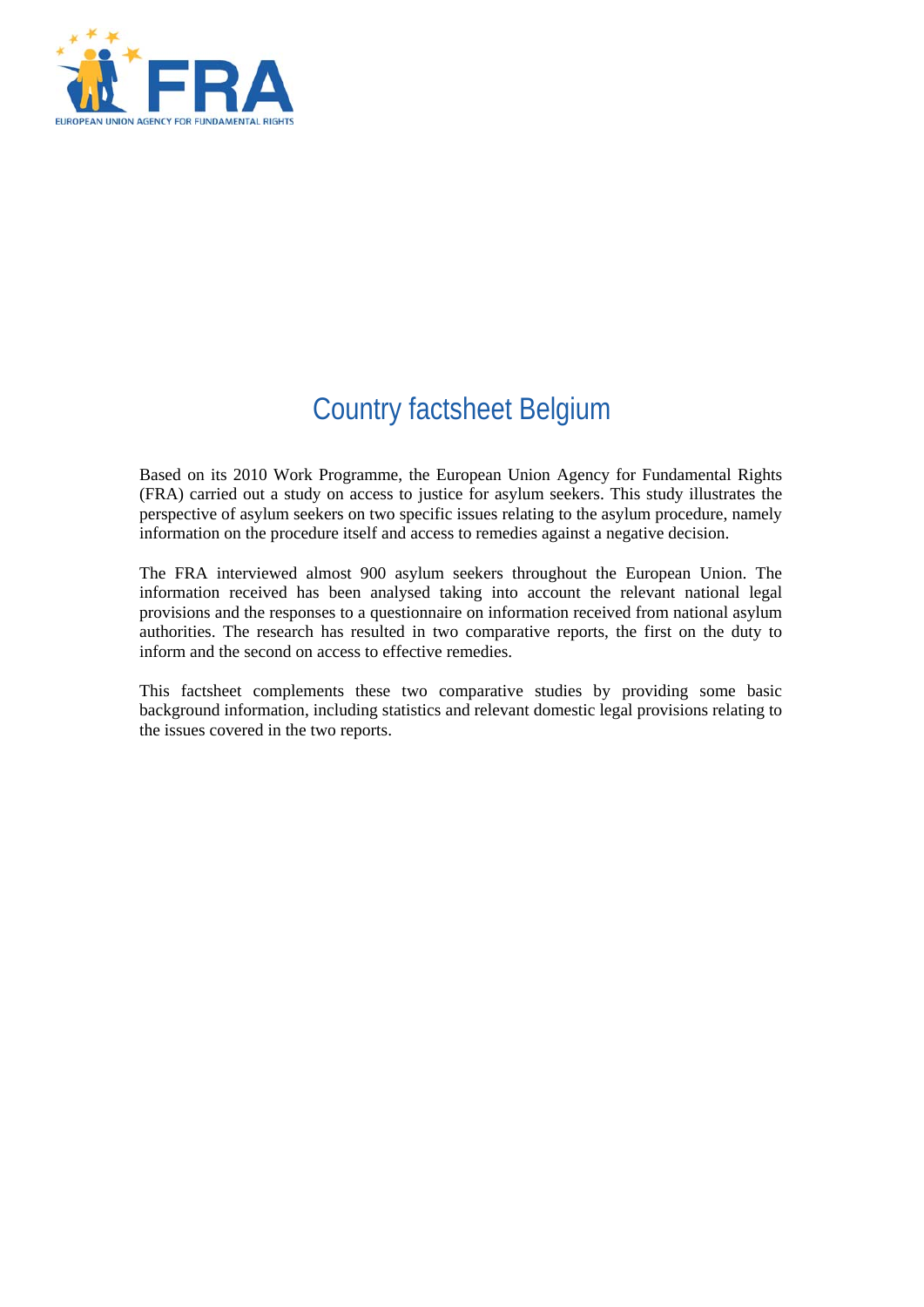# 1. Statistics

**Statistics on asylum applications (Total and top 10 nationalities)**

| <b>2009 Top 10 Nationalities</b>      | 2008 Top 10 Nationalities |                                       |        |
|---------------------------------------|---------------------------|---------------------------------------|--------|
| Total                                 | 22,955                    | Total                                 | 15,940 |
| <b>Russian Federation</b>             | 2,875                     | <b>Russian Federation</b>             | 2,765  |
| Kosovo                                | 2,515                     | Serbia                                | 1,695  |
| Afghanistan                           | 2,055                     | Iraq                                  | 1,180  |
| Iraq                                  | 1,535                     | Afghanistan                           | 1,045  |
| Armenia                               | 1,475                     | Guinea                                | 725    |
| Guinea                                | 1.230                     | Iran (Islamic Republic of)            | 725    |
| Serbia                                | 1,020                     | Congo, the Democratic Republic of the | 640    |
| Iran (Islamic Republic of)            | 855                       | Armenia                               | 595    |
| Congo, the Democratic Republic of the | 765                       | Slovak Republic                       | 515    |
| Slovak Republic                       | 605                       | Cameroon                              | 370    |

**Statistics on first instance asylum decisions (Total positive decisions - top five nationalities)**

| 2009                      |                                              |                                           |                           |                 |                                        |                                       |                                                   |
|---------------------------|----------------------------------------------|-------------------------------------------|---------------------------|-----------------|----------------------------------------|---------------------------------------|---------------------------------------------------|
|                           | Geneva<br><b>Convention</b><br><b>Status</b> | <b>Subsidiary</b><br>protection<br>status | Humanitarian <sup>1</sup> | <b>Rejected</b> | <b>Total</b><br>number of<br>decisions | <b>Total</b><br>positive<br>decisions | Recognition<br>rate <sup>2</sup><br>$\frac{0}{2}$ |
| Total                     | 2,425                                        | 480                                       | n.a.                      | 12.400          | 15,310                                 | 2,910                                 | 19                                                |
| Iraq                      | 305                                          | 300                                       | n.a.                      | 575             | 1,180                                  | 605                                   | 51.3                                              |
| <b>Russian Federation</b> | 300                                          | 0                                         | n.a.                      | 1,785           | 2,085                                  | 300                                   | 14.4                                              |
| Afghanistan               | 170                                          | 115                                       | n.a.                      | 960             | 1,245                                  | 285                                   | 22.9                                              |
| Guinea                    | 260                                          |                                           | n.a.                      | 440             | 700                                    | 265                                   | 37.9                                              |
| Rwanda                    | 140                                          |                                           | n.a.                      | 130             | 270                                    | 140                                   | 51.9                                              |

**Statistics on final decisions (Total positive decisions - top five nationalities)** 

| 2009                      |                                                     |                                           |                           |                 |                                        |                                       |                                           |
|---------------------------|-----------------------------------------------------|-------------------------------------------|---------------------------|-----------------|----------------------------------------|---------------------------------------|-------------------------------------------|
|                           | <b>Geneva</b><br><b>Convention</b><br><b>Status</b> | <b>Subsidiary</b><br>protection<br>status | Humanitarian <sup>1</sup> | <b>Rejected</b> | <b>Total</b><br>number of<br>decisions | <b>Total</b><br>positive<br>decisions | Recognition<br>rate $^2$<br>$\frac{0}{0}$ |
| Total                     | 170                                                 | 115                                       | n.a.                      | 7.270           | 7,550                                  | 280                                   | 3.7                                       |
| Burundi                   |                                                     | 40                                        | n.a.                      | 65              | 105                                    | 40                                    | 38.1                                      |
| Turkey                    | 30                                                  |                                           | n.a.                      | 100             | 135                                    | 35                                    | 25.9                                      |
| Guinea                    | 30                                                  |                                           | n.a.                      | 170             | 200                                    | 30                                    | 15.0                                      |
| <b>Russian Federation</b> | 25                                                  |                                           | n.a.                      | 1,485           | 1,520                                  | 30                                    | 2.0                                       |
| Iraq                      | 0                                                   | 30                                        | n.a.                      | 365             | 395                                    | 30                                    | 7.6                                       |

*Notes: These tables are based on categories used by Eurostat. The way Eurostat presents its data may not necessarily correspond to categories used at national level. This can particularly be the case with statistics provided under 'humanitarian status'. For a more detailed understanding of the data, the reader is invited to consult national statistics at: [https://dofi.ibz.be/fr/1024/frame.htm.](https://dofi.ibz.be/fr/1024/frame.htm)* 

*Data has been rounded to the nearest 5. Due to the rounding, the sum of individuals may not necessarily match the given total. 0 means less than 3; n.a. = not available. Kosovo (under United Nations Security Council Regulation 1244); the Democratic Republic of the Congo.* 

<sup>1</sup> Covering persons granted authorisation to stay for **humanitarian reasons** under national law by *administrative or judicial bodies. It includes persons who are not eligible for international protection as currently defined in the first stage legal instruments but are nonetheless protected against removal under the obligations that are imposed on all Member States by international refugee or human rights instruments or on the basis of principles flowing from such instruments.* 

*2 The recognition rate corresponds to the proportion of positive first instance or final on appeal decisions out of the total number of decisions in 2009. Positive decisions include the provision of refugee status, subsidiary protection and humanitarian protection (where data is available).* 

Source: **[Eurostat](http://epp.eurostat.ec.europa.eu/)**, Data extracted on 01 September 2010.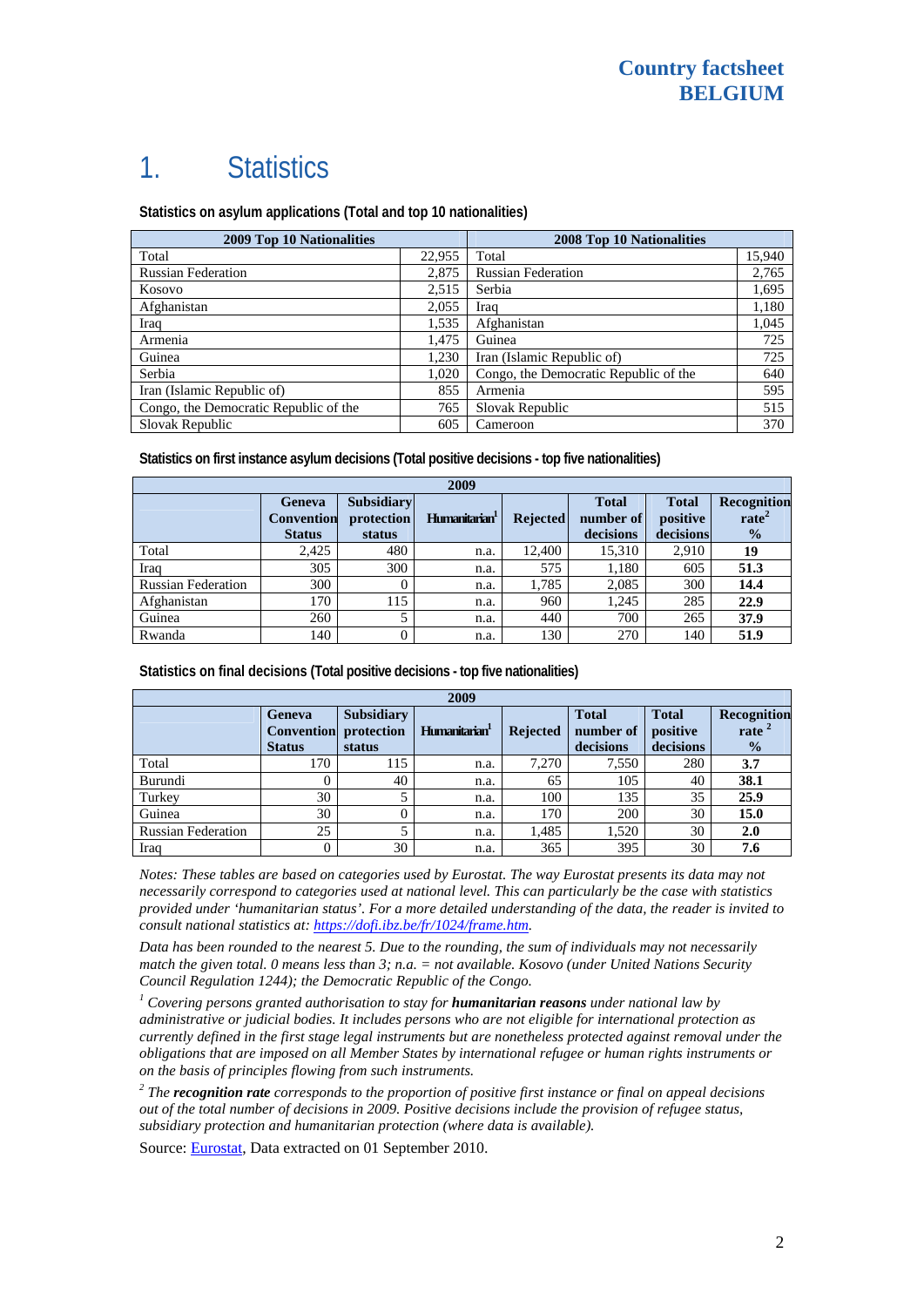#### **Country factsheet BELGIUM**

## 2. Background Information

### Asylum legislation[1](#page-2-0)

[Aliens Act \(1980\)](https://dofi.ibz.be/fr/reglementering/belgische/wet/Loi_derniere_version.pdf) (in French) [Reception Law \(2007\)](http://www.ejustice.just.fgov.be/cgi_loi/change_lg.pl?language=fr&la=F&cn=2007011252&table_name=loi) (in French)

### Asylum authorities

#### **First instance authority**

[Ministry of Interior - Aliens Office \(AO\)](http://www.dofi.fgov.be/fr/1024/frame.htm) (in charge of registration of the asylum applications, application of the Dublin II Regulation and preliminary examination of repeat applications) [Office of the Commissioner General for Refugees and Stateless Persons \(CGRS\)](http://www.cgvs.be/fr/index.jsp) (in charge of examining the application, granting or refusing refugee status or subsidiary protection)

#### **Second instance authority**

[Council for Aliens Law Litigation \(CALL\)](http://www.cce-rvv.be/index.asp) (in charge of appeals of decisions taken by the Aliens Office and the CGRS)

## 3. Duty to inform asylum seekers

The legal provisions on the information for the asylum seekers are included in the Royal Decree relating to the procedure at Aliens Office level (Article 2-3 of the Royal Decree of 11 July [2](#page-2-1)003 on the procedure before the Aliens Office).<sup>2</sup> Article 3 develops the content of a brochure distributed to the applicants at the time they claim to be refugees or introduce their application (information on the procedure, on the application of the Dublin II Regulation, on criteria of the Geneva Convention, possibility of legal assistance, etc.)

Article 14 of the Reception Law requires the [Federal Agency for the reception of asylum](http://www.fedasil.be/)  [seekers](http://www.fedasil.be/) to provide the asylum seeker with an information brochure in a language s/he understands with the information on the rights and obligations of the asylum seekers as well as on the competent authorities and organisations that can provide medical, social and legal assistance. The Agency also ensures that the beneficiary of the reception has access to the interpretation and translation services to exercise his/her rights and obligations (Article 15, Reception Law). Asylum seekers can also find an information [brochure on the Aliens Office](http://www.dofi.fgov.be/fr/asiel/Asielbrochure2007FR.pdf)  [website](http://www.dofi.fgov.be/fr/asiel/Asielbrochure2007FR.pdf). Information leaflets exist in many languages at reception centres, offices of government agencies and NGOs. Specific leaflets for female asylum seekers and specific leaflets explaining the asylum procedure for applicants in a closed centre, at a border or in prison are also available.

As regards a child-sensitive approach, it is worth mentioning the so-called '[Kizito' comics](http://www.cgvs.be/fr/binaries/Couverture%20de%20la%20BD_tcm126-18333.pdf) published in 2008. It tells the story of Kizito, a separated child arriving in Belgium and seeking asylum. Through a fictional approach, it refers to the different steps of the asylum procedure and to the life in Belgium. The content has been conceived in order to be understood only with the drawings, for separated children who do not speak the language of the country, and dialogues have been simplified. The comic strip comes with a pedagogical booklet, explaining the overall asylum procedure, the different steps and stakeholders.

<span id="page-2-0"></span>l 1 <sup>1</sup> The legal information in this factsheets has been updated to reflect the situation on 1 September 2010.

<span id="page-2-1"></span>Arrêté royal fixant certains éléments de la procédure à suivre par le service de l'Office des étrangers chargé de l'examen des demandes d'asile sur la base de la loi du 15 décembre 1980 sur l'accès au territoire, le séjour, l'établissement et l'éloignement des étrangers.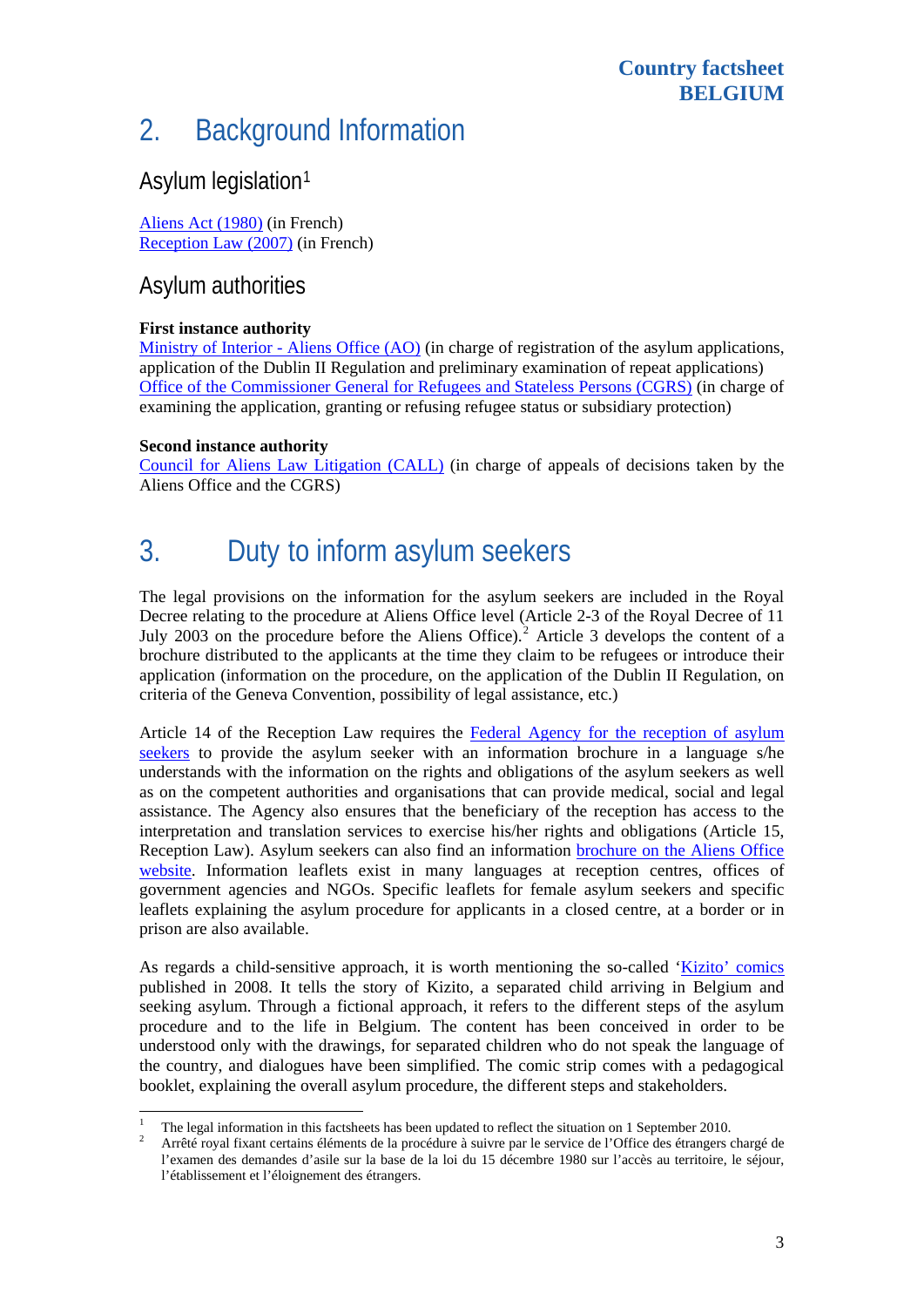In August 2010, the Office of the Commissioner General for Refugees and Stateless Persons (CGRS provided the following information to the FRA as regards written information materials.

| <b>Written information</b> | The CGRS brochure on the procedure translated into 8 languages as         |  |  |  |
|----------------------------|---------------------------------------------------------------------------|--|--|--|
| materials                  | well as the Kizito comic and the brochure for female applicants.          |  |  |  |
| <b>Provided when?</b>      | At the time of lodging the application, at the registration of the        |  |  |  |
|                            | application and during the first instance interview.                      |  |  |  |
| Provided by whom?          | At the time of lodging the application $-$ by the Immigration Department. |  |  |  |
|                            | During the first instance interview $-$ by the interviewer.               |  |  |  |
| Has an evaluation of       |                                                                           |  |  |  |
| information tools been     | N <sub>0</sub>                                                            |  |  |  |
| carried out?               |                                                                           |  |  |  |

# 4. Effective Remedy

### Type of procedures

The Aliens Office (AO) is in charge of determining whether Belgium is responsible for the treatment of the asylum application or not (Dublin II Regulation; Art. 51/5), and may declare subsequent applications inadmissible, in the absence of new elements (Art. 51/8).

Belgian legislation does not foresee different first instance procedures. However, this does not mean that each asylum application is processed within the same timeframe. The Aliens Act provides situations (Art. 52, 52/2 and 57/6) in which the determining authority (CGRS) shall accelerate or prioritize the procedure and has to take a decision within a prescribed time period (for example, when the application is deceptive, the applicant is a minor, is placed in detention, etc.). This can vary from 2 months to 15 days, or to 5 days.

### Duty to state reasons for rejection and procedure to appeal

The Asylum Act states that decisions of both the CGRS (Article 57/6 para. 2) and Council for Aliens Law Litigation (Article 39/65) have to be motivated. Depending on which language has been chosen by the Aliens Office (either French or Dutch depending on the knowledge of the applicant of one of these languages and the need for an interpreter), all the decisions will be written in that language. According to Article 3 of the Law of 29 July 1991 concerning the formal motivation of administrative acts, the motivation should state the considerations in fact and law upon which the decision is based and should be sufficient. In accordance with Article 2 para. 4 of the Law of 11 April 1994 concerning the transparency of administration, every document containing notification of an administrative decision or administrative act provides information on how to challenge the decision or act. The document should name the institution to which to appeal as well as the applicable time frames.

### Time limits for appeal

The asylum seeker may lodge an appeal against Dublin decision rejecting the asylum application, issued by the Aliens Office, within 30 days following the notification of the decision. In case of multiple asylum applications, the asylum seeker may lodge an appeal against a decision refusing to consider the new application on merits within 30 days following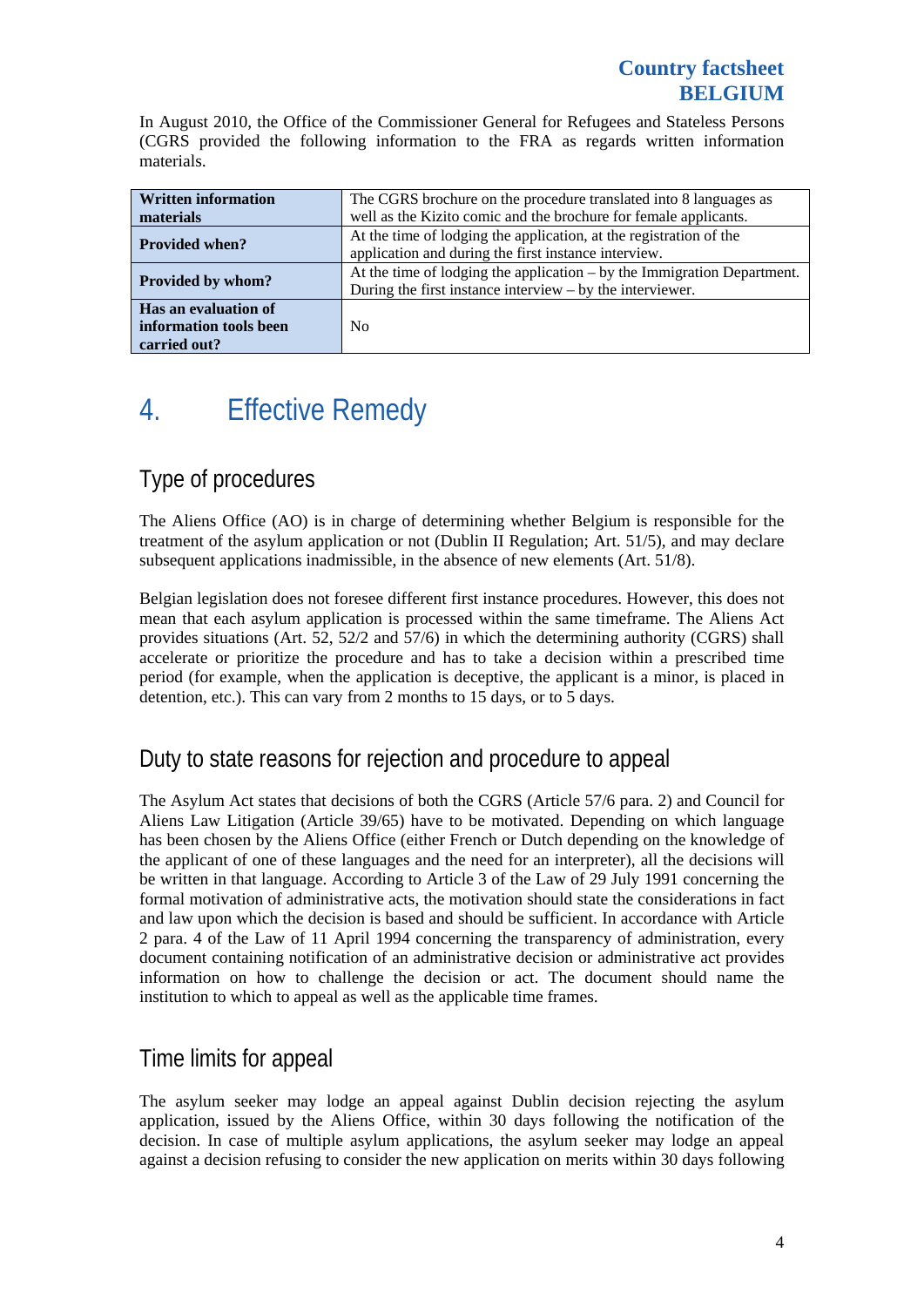#### **Country factsheet BELGIUM**

the notification of the decision. A negative decision on the asylum application issued by the CGRS may be appealed against either within 15 days or within 30 days of the notification of the decision depending on the procedure in which the application was examined.

| <b>Type of procedure</b>                                                                   | <b>Time limits</b> | <b>Right to remain</b>                                                    |
|--------------------------------------------------------------------------------------------|--------------------|---------------------------------------------------------------------------|
| Regular procedure                                                                          | 30 days            | Automatic suspensive effect                                               |
| Accelerated/Prioritized<br>procedure (CGRS decisions)                                      | 15 days            | Automatic suspensive effect                                               |
| Appeal against negative<br>admissibility decisions<br>including subsequent<br>applications | 30 days            | No suspensive effect, unless Article 51/8 has been<br>applied incorrectly |
| Dublin procedure                                                                           | 30 days            | No suspensive effect, unless the CALL decides<br>otherwise                |

### Right to remain in the country during appeal

Appeals generally have suspensive effect. The Aliens Act provides that, without the applicant's consent, no removal measures can be adopted while time limits for appeal have not lapsed and while the appeal is being heard (Article 39/70). The general rule does however not apply in the following cases: (1) an appeal against a Dublin decision by the Aliens Office (a separate appeal for suspension can be lodged); (2) an appeal lodged by an EU national against a decision by the CGRS not to examine his/her application (Article 57/6, 2°) (a separate appeal for suspension can be lodged); (3) an appeal against a decision by the Aliens Office not to further examine a subsequent application (Article 51/8), unless Article 51/8 has been incorrectly applied.

### Legal Aid

The Aliens Act grants free legal assistance to all appellants, at every stage of the procedure and in either procedures (regular and accelerated) (Articles 39/56 and 90). Article 33 of the Reception Law guarantees the asylum seekers an efficient access to the legal aid within the first and the second instance, envisaged by Articles 508(1)-(23) of the Judicial Code.

The asylum seeker may consult his or her file in the time period specified in the document setting the hearing date (Article 39/61; see also Government Information Act (Public Access) of 4 April 1994).

#### Language assistance

The Asylum Act, on the one hand, states that the appeal generally has to be filed in French or in Dutch (Art. 39/69, para. 6); however, on the other one, it grants the right to free and unlimited (i.e. both during the hearing and the preparation of the appeal) language assistance: in fact, upon registration the asylum seeker is asked to indicate whether he/she needs an interpreter (Art. 51/4, para. 2).